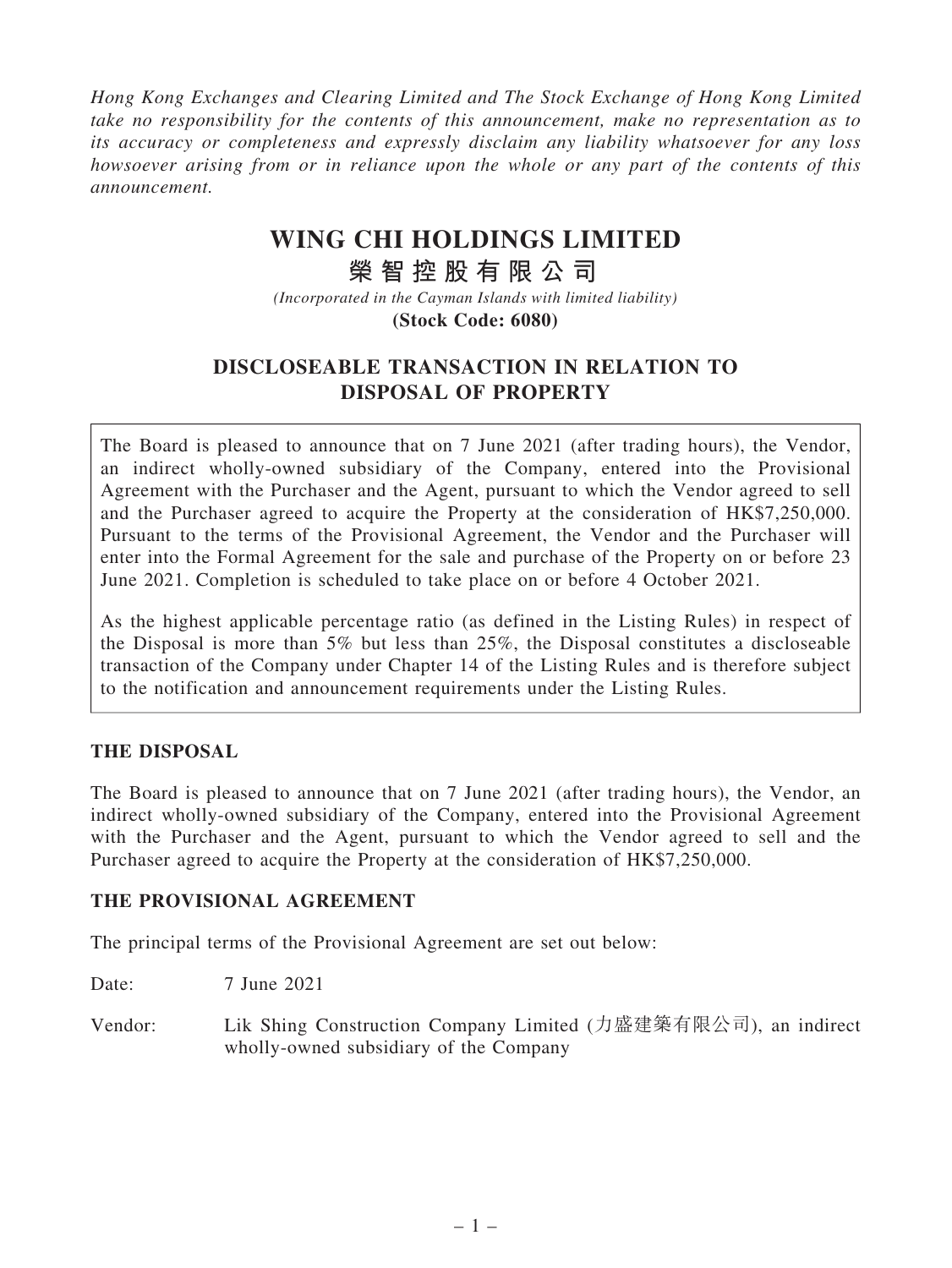Purchaser: Ever Step Limited

To the best knowledge, information and belief of the Directors having made all reasonable enquiries, the Purchaser and its ultimate beneficial owner are Independent Third Parties.

Agent: Midland Realty (Comm. & Ind. II) Ltd.

Pursuant to the Provisional Agreement, the Purchaser agreed to acquire and the Vendor agreed to sell the Property.

#### Property to be disposed of

The Property to be disposed of by the Vendor is an industrial premises located at Unit No. 12 on 10th Floor and a share of the undivided shares allocated to the Lavatory and Lift Lobby and Corridor on 10th Floor, One Midtown, No. 11 Hoi Shing Road, Tsuen Wan, New Territories, Hong Kong, with a saleable area of approximately 830 square feet. The Property is a workshop unit and is currently leased by the Vendor to an Independent Third Party.

The Property is to be sold to the Purchaser on an ''as is'' basis.

#### Consideration

The Consideration is HK\$7,250,000, which shall be paid by the Purchaser to the Vendor in the manner as follows:

- (i) HK\$362,500, being the initial deposit, has been paid upon the signing of the Provisional Agreement;
- (ii) HK\$362,500, being the further deposit, will be paid on or before 23 June 2021; and
- (iii) the balance of the Consideration of HK\$6,525,000 will be paid upon completion on or before 4 October 2021.

Pursuant to the Provisional Agreement, the Agent shall be entitled to receive a commission in the amount of HK\$72,500 no later than 4 October 2021 from each of the Vendor and the Purchaser.

The Consideration was determined after arm's length negotiation between the Vendor and the Purchaser with reference to the valuation of the Property made by an independent valuer as at 30 September 2020 of approximately HK\$7.1 million, the unaudited book value of the Property as at 30 September 2020 of approximately HK\$7.1 million as shown in the unaudited interim results of the Group for the six months ended 30 September 2020 and the market value of the industrial properties nearby.

#### Stamp duty

All ad valorem stamp duty shall be borne by the Purchaser solely.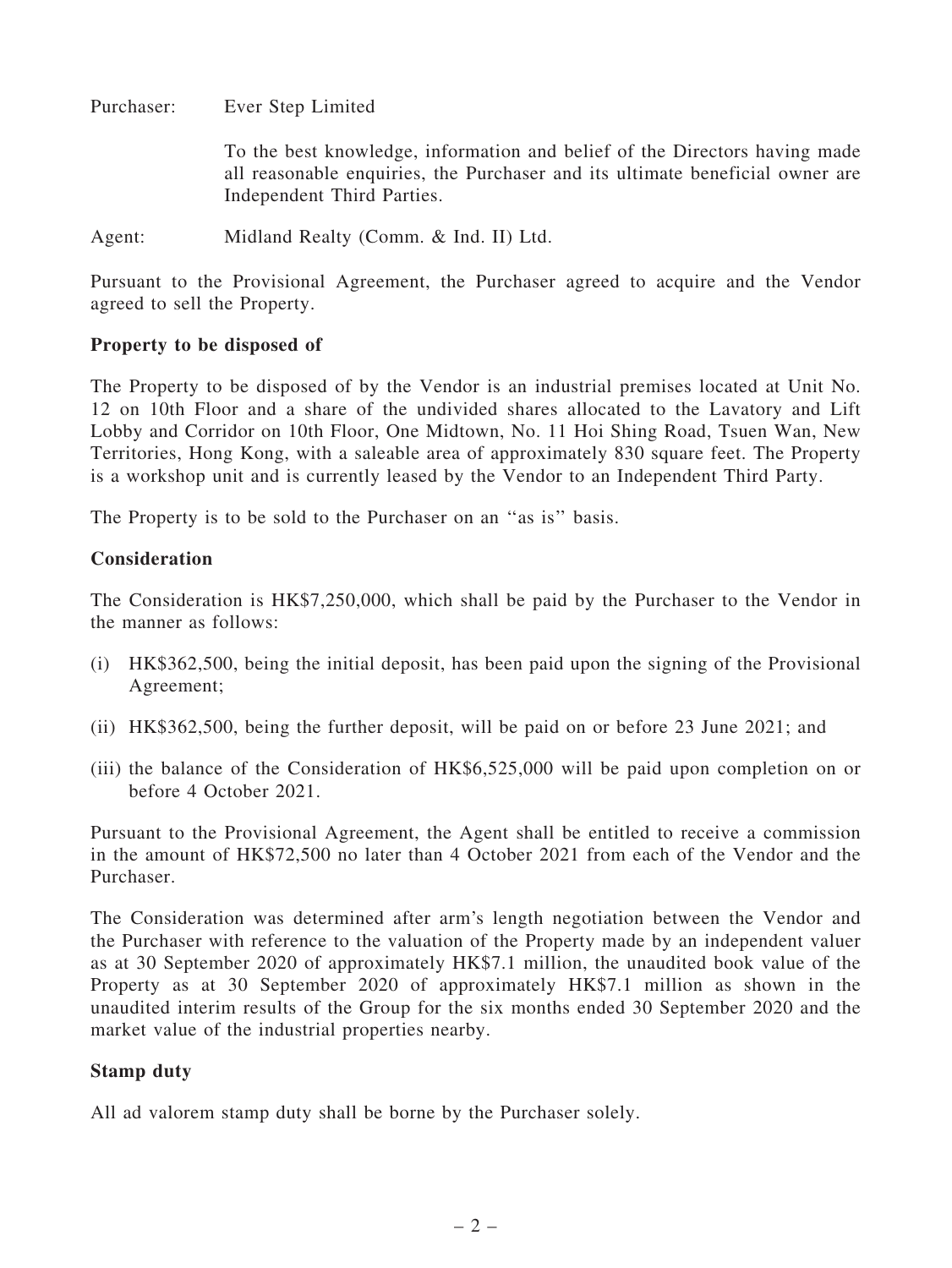#### Formal agreement

Pursuant to the Provisional Agreement, the Vendor and the Purchaser will enter into the Formal Agreement for the sale and purchase of the Property on or before 23 June 2021. The Formal Agreement, which will set out the detailed terms of the Disposal, if executed, is expected to supersede the Provisional Agreement.

#### Completion

Completion is scheduled to take place on or before 4 October 2021, upon which the Property would cease to be held by the Group.

#### Additional terms in relation to mandatory measures in connection with COVID-19

The Vendor and the Purchaser agreed that should the Vendor, the Purchaser and/or their respective solicitors firm is hospitalised, detained, quarantined, isolated, required to stay indoors, required to be closed due to disinfecting procedure under government's statutory quarantine measures, etc. on any specified dates for payment of further deposit, payment of balance of purchase price, signing of Formal Agreement and/or completion of sale and purchase, such dates (as the case may be) shall be automatically postponed to a date being the fifth working day after the date on which the above incident(s) is completed or terminated or the relevant restriction(s) or order(s) are no longer in force.

Further, the Vendor and the Purchaser agreed that if the Property and/or the building of which the Property forms part are isolated, closed, required to be closed, etc. due to disinfecting procedure under government's statutory quarantine measures on or before the date for completion, and as a result of which vacant possession cannot be delivered by the Vendor, completion of the sale and purchase shall be automatically postponed to a date being the fifth working day after the date on which the mandatory isolation, closure or disinfecting procedure of the Property and/or the building of which the Property forms part is completed or terminated.

#### INFORMATION ABOUT THE GROUP, THE VENDOR, THE PURCHASER AND THE AGENT

The Group is principally engaged in foundation and site formation works. The Vendor is an indirect wholly-owned subsidiary of the Company which is principally engaged in the provision of machineries leasing service.

To the best of the knowledge, information and belief of the Directors having made all reasonable enquiries, (i) the Purchaser is principally engaged in investment holding; and (ii) the Purchaser and its ultimate beneficial owner(s) are Independent Third Parties, to the best knowledge, information and belief of the Directors having made all reasonable enquiries.

The Agent is a company incorporated in Hong Kong and operates property agencies in Hong Kong. To the best of the knowledge, information and belief of the Directors having made all reasonable enquiries, the Purchaser, the Agent and its ultimate beneficial owner(s) are independent third parties not connected with the Company or its connected persons.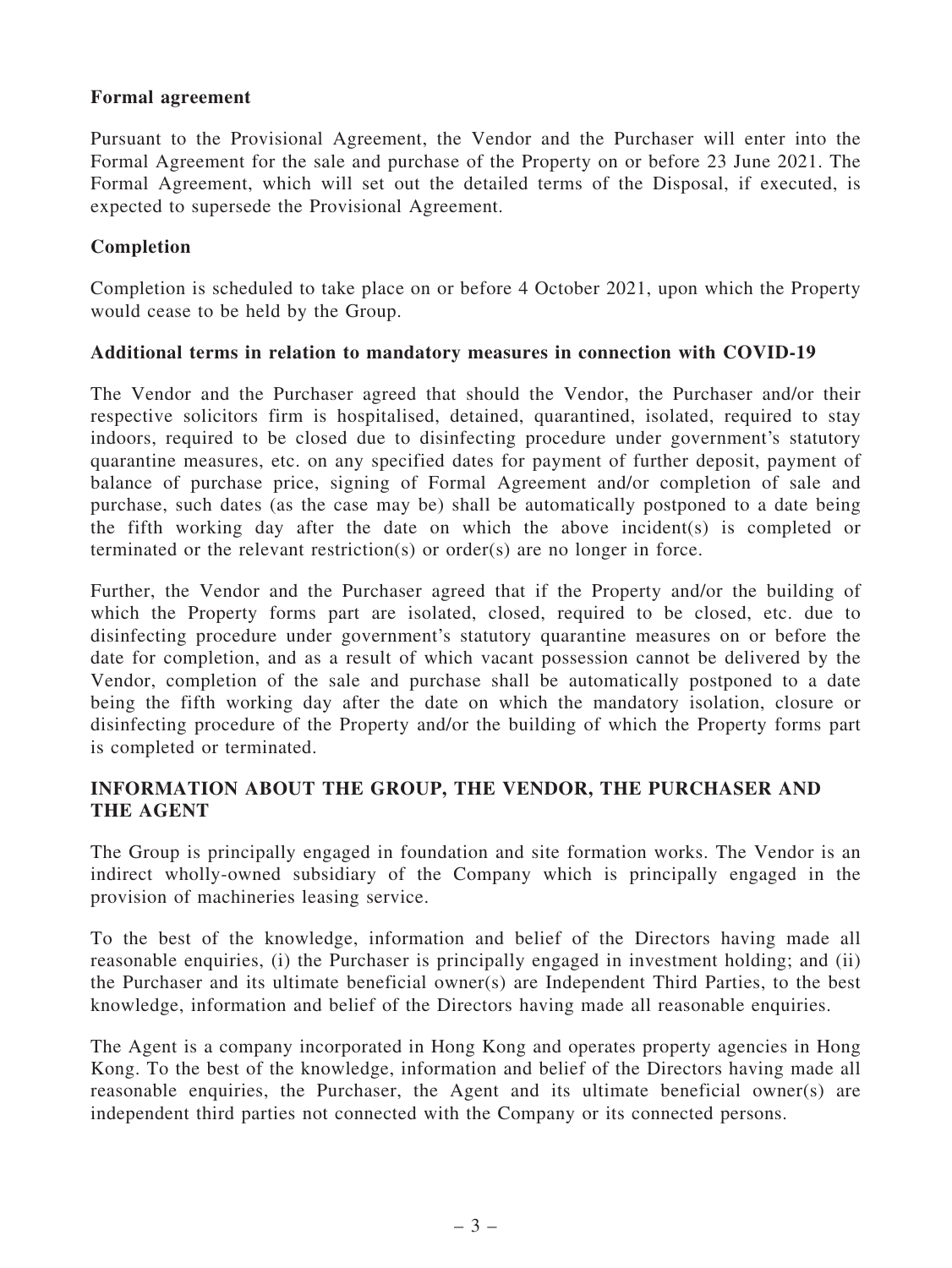#### INFORMATION ON THE PROPERTY

The Vendor, an indirect wholly-owned subsidiary of the Company, is the owner of the Property and the details of which are set out below:

> Attributable interests to the Group as at the date of this announcement and immediately before Completion

Unit No. 12 on 10th Floor and a share of the undivided shares allocated to the Lavatory and Lift Lobby and Corridor on 10th Floor, One Midtown, No. 11 Hoi Shing Road, Tsuen Wan, New Territories, Hong Kong Industrial 100%

#### FINANCIAL EFFECT OF THE DISPOSAL AND INTENDED USE OF THE **PROCEEDS**

As at 30 September 2020, the unaudited book value of the Property was approximately HK\$7.1 million. For the years ended 31 March 2019 and 2020 and the six months ended 30 September 2020, the unaudited net profit before taxation attributable to the Property was approximately HK\$228,000, HK\$228,000 and HK\$112,500, respectively, and the unaudited net profit after taxation attributable to the Property was approximately HK\$209,190, HK\$209,190 and HK\$103,219, respectively.

The Disposal is expected to enable the Company to recognise a gain on disposal of approximately HK\$150,000 before expenses, being the premium of the Consideration over the unaudited book value of the Property as at 30 September 2020 as shown in the unaudited interim results of the Group for the six months ended 30 September 2020. The proceeds of the Disposal will firstly be applied for full repayment of the remaining bank mortgage loan of the Property of approximately HK\$1.7 million, and the balance will be applied as general working capital of the Group.

#### REASONS FOR THE DISPOSAL

The Directors undertake strategic review of the Group's assets from time to time with a view to maximising returns to Shareholders. Having considered the current market value of the Property (with reference to the valuation of the Property made by an independent valuer as at 30 September 2020 of approximately HK\$7.1 million, the unaudited book value of the Property as at 30 September 2020 of approximately HK\$7.1 million as shown in the unaudited interim results of the Group for the six months ended 30 September 2020 and the market value of the industrial properties nearby), alongside the current property market conditions in Hong Kong, the Directors are of the view that the Disposal represents a good opportunity for the Group to realise its investment in the Property for a reasonable return. The Consideration was arrived at after arm's length negotiation between the Vendor and the Purchaser. The Directors consider that the Disposal will not have a significant impact on the operating business of the Group.

Address Usage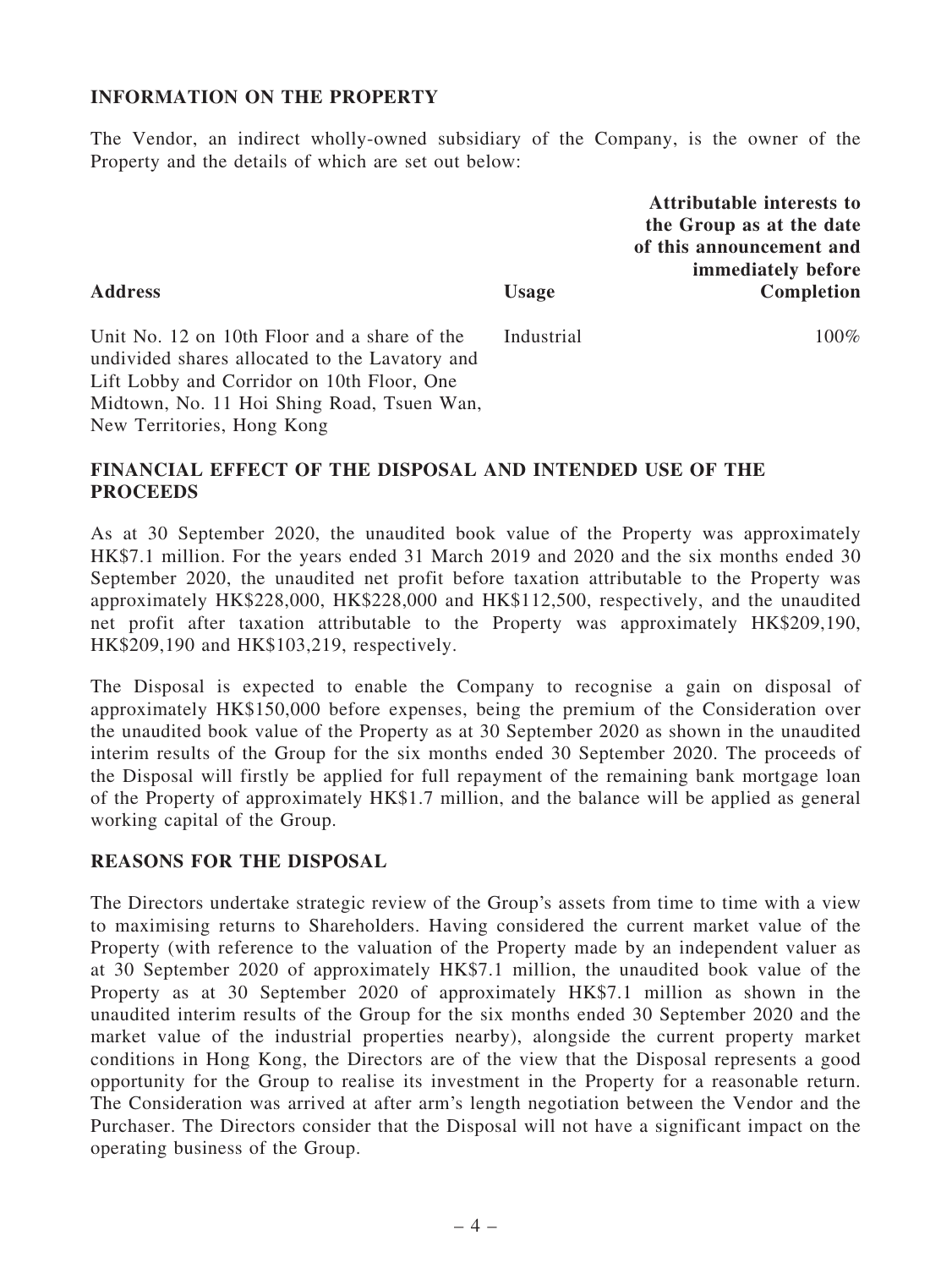Having considered the above, the Directors are of the view that the terms of the Provisional Agreement are on normal commercial terms that are fair and reasonable, and the Disposal is in the interests of the Company and the Shareholders as a whole.

### LISTING RULES IMPLICATIONS

As one or more of the applicable percentage ratios (as defined in the Listing Rules) of the Disposal exceed 5% but are less than 25%, the Disposal constitutes a discloseable transaction for the Company and is subject to the announcement requirement under Chapter 14 of the Listing Rules.

### **DEFINITIONS**

In this announcement, unless the context otherwise requires, the following terms shall have the meanings set out below:

| "Agent"            | Midland Realty (Comm. & Ind. II) Ltd., a company<br>incorporated in Hong Kong with limited liability and a<br>licenced estate agency                                                       |
|--------------------|--------------------------------------------------------------------------------------------------------------------------------------------------------------------------------------------|
| "Board"            | the board of Directors                                                                                                                                                                     |
| "Company"          | Wing Chi Holdings Limited (榮智控股有限公司), a<br>company incorporated in the Cayman Islands with limited<br>liability, the shares of which are listed and traded on the<br><b>Stock Exchange</b> |
| "Consideration"    | HK\$7,250,000, being the total consideration payable by the<br>Purchaser to the Vendor for the Disposal                                                                                    |
| "COVID-19"         | novel coronavirus (COVID-19), a coronavirus identified as<br>the cause of an outbreak of respiratory illness in around<br>December 2019                                                    |
| "Directors"        | the directors of the Company                                                                                                                                                               |
| "Disposal"         | the disposal of the Property by the Vendor to the Purchaser                                                                                                                                |
| "Formal Agreement" | the formal agreement for the Disposal, which will be<br>expected to be entered into on or before 23 June 2021,<br>pursuant to the Provisional Agreement                                    |
| "Group"            | the Company and its subsidiaries from time to time                                                                                                                                         |
| "HK\$"             | Hong Kong dollars, the lawful currency of Hong Kong                                                                                                                                        |
| "Hong Kong"        | the Hong Kong Special Administrative Region of the<br>People's Republic of China                                                                                                           |